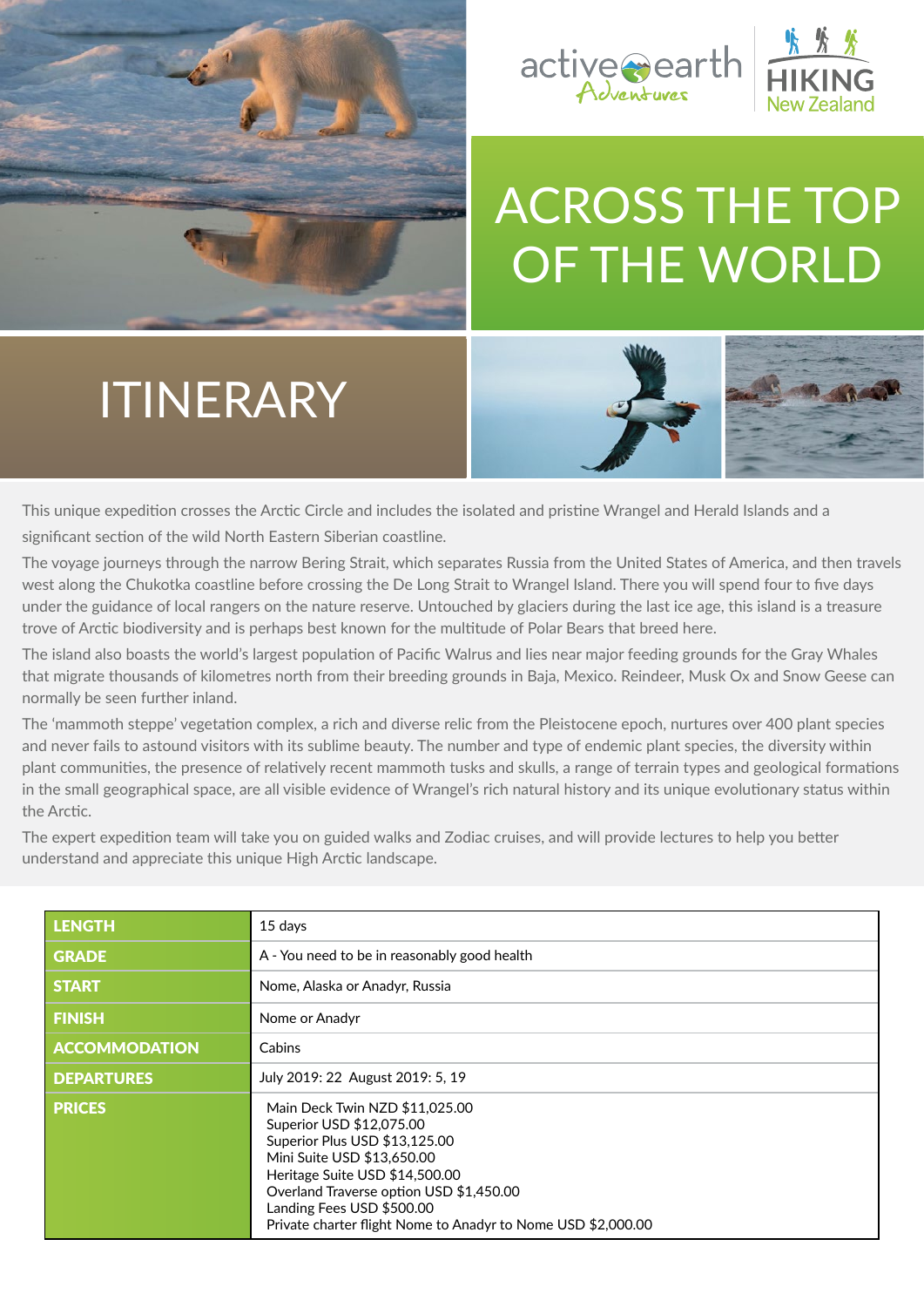









# ITINERARY

### DAY 0 NOME, ALASKA TO ANADYR, RUSSIA

Those departing from Nome, Alaska, should arrive in Nome before midday and preferably the previous night. Your adventure begins with a flight across the Bering Sea and International Date Line, arriving into Anadyr on Day 1 of the expedition.

### DAY 1 FXPLORE ANADYR

#### Board 'Spirit of Enderby'

All expedition members will arrive in Anadyr; depending on your time of arrival you may have the opportunity to explore Anadyr, the administrative centre of the Chukotka region, before getting to know your fellow voyagers and crew on board the Spirit of Enderby.

As the ship departs you are invited to join the captain, officers and the expedition team on the bridge. The Anadyr estuary is renowned for its Beluga Whales.

## DAY 2 ANADURSKIY BAY

At sea today, there will be some briefings and lectures. There will also be a chance to relax or enjoy some 'birding' with our naturalists and/or settle into ship life. Late this afternoon the ship will be in the vicinity of Preobrazheniya Bay where there are some outstanding 'Bird Cliffs' which you will Zodiac cruise before dinner.

# DAY 3 YTTYGRAN, NUNEANGAN AND ARAKAMCHRCHEN ISLANDS

Yttygran Island is home to the monumental ancient aboriginal site known as Whale Bone Alley. Whalebones stretch along the beach for nearly half a kilometre. In one location, immense Bowhead Whale jawbones and ribs are placed together in a stunning arch formation.

Gray Whales are frequently seen around the island. After landing at Whale Bone Alley, you will join the Zodiacs on a whale-watching excursion. You will also cruise close inshore of neighbouring Nuneangan Island (Bird Island) where a large number of seabirds nest and walrus can be found.

# [DAY 4 CAPE DEZHNEV AND UELEN VILLAGE](https://activeearthadventures.com/activites/across-the-top-of-the-world/)

Sea conditions permitting, you will land at Cape Dezhnev early this morning.

The north-eastern most point of the Eurasian continent, it is sometimes possible to see the coast of America from this remote and lonely outpost. A few nautical miles to the west of Cape Dezhnev you visit Uelen Village the most north-eastern village in Russia. Archaeological work has revealed that walrus, seal and whale hunters have lived here for over 2,000 years. Today the population is predominantly Chukchi and the village is one of the largest centres for traditional Chukchi and Inuit art in the world. You'll be entertained by villagers and visit the bone-carving workshop during your visit.

# DAY 5 KOLYUCHIN ISLAND

This small island was once an important Russian Polar Research Station and one of a number dotted across the Arctic. Near the derelict buildings are some of the most spectacular bird cliffs in the Arctic where puffins, guillemots and gulls can be observed and photographed up close.

ActiveEarthAdventures.com HikingNewZealand.com

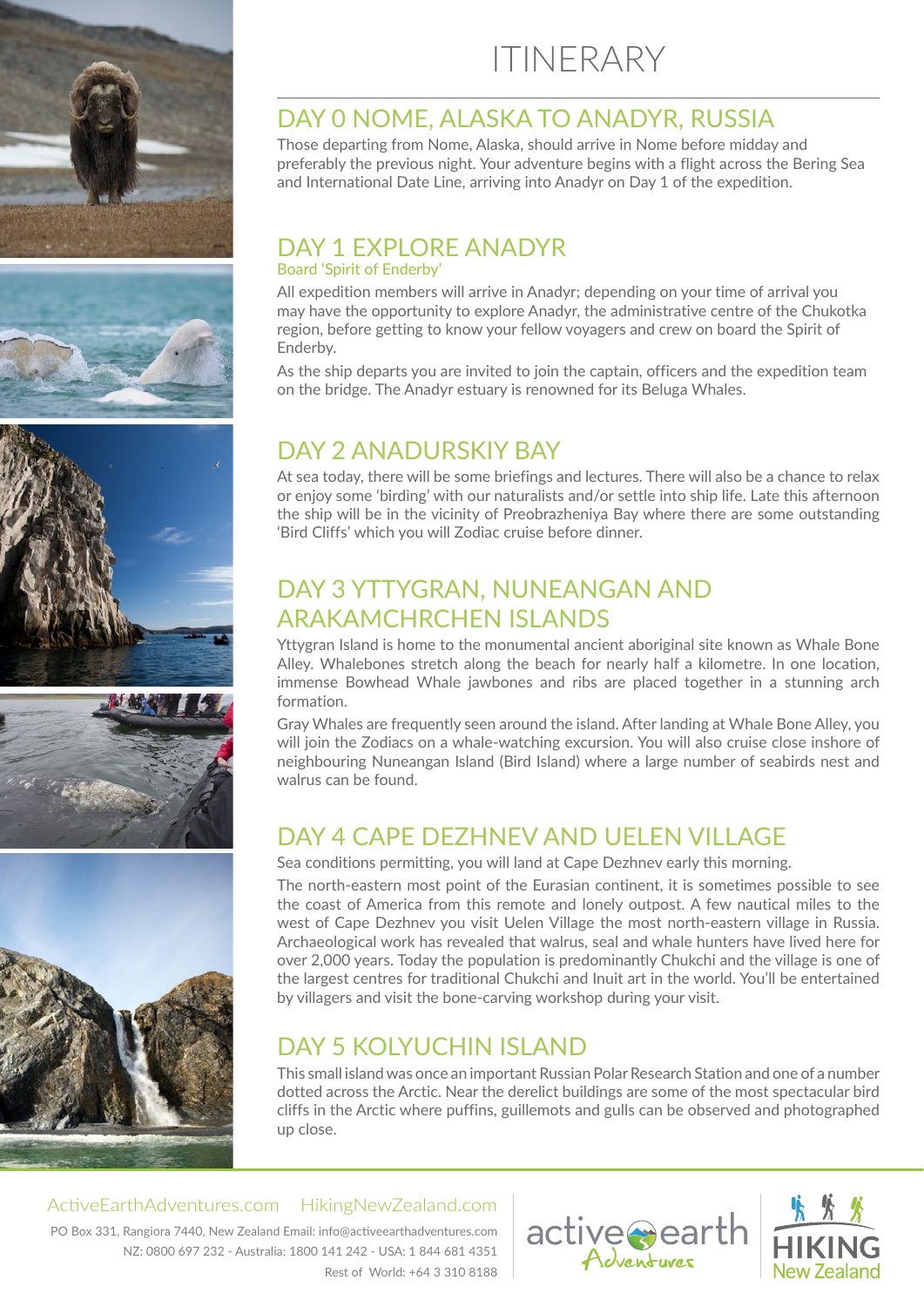# DAY 6 - 10 WRANGEL AND HERALD ISLANDS

Ice and weather conditions permitting, you will spend the next few days on Wrangel Island and will also attempt to include a visit to nearby Herald Island. There are many landings that can be made to search out wildlife, wild flowers and Arctic landscapes.

Polar Bears will be high on the list of animals to see and with a little patience you should be rewarded with a number of encounters. Musk Oxen and reindeer were introduced to the island in 1975 and 1948 though reindeer numbers are low.

You also have a chance to visit Dragi Harbour where the survivors of the Karluk, which was crushed by ice in 1914, scrambled ashore and lived until they were rescued.

Wrangel Island is a Russian Federal Nature Reserve of international significance and importance particularly as it is a major Polar Bear denning area. Also each summer thousands of birds migrate here to breed, including Snow Geese, Snowy Owls, skuas, Arctic Terns and Ross's, Sabine and Ivory Gulls.

# DAY 11 NORTH SIBERIAN COAST

Bounded by narrow sand ridges with numerous lagoons and inlets, this area offers plenty of places to land and explore this extensive coastline.

You will be on the lookout for whales, walrus and other wildlife. You will see Chukchi villages whose residents survive in an unforgiving climate, hunting seals and whales just as their ancestors did.

# DAY 12 KOLYUCHIN INLET

So huge that it is visible from satellite photos, this inlet contains vast numbers of waterfowl and migratory waders.

You visit Belaka Spit near the mouth of the inlet. It is a wild, desolate landscape that is strangely beautiful. Search the dunes and tidal areas for birdlife including Emperor Geese and Spoon-billed Sandpipers.

Gray Whales frequent the area and are sometimes spotted feeding only metres offshore.

# [DAY 13 BERING STRAIT AND CHUKOTKA COAST](https://activeearthadventures.com/activites/across-the-top-of-the-world/)

Early morning you will pass the Diomede Islands, sometimes called Tomorrow Island and Yesterday Isle because they straddle the International Date Line. Here Russia and America are separated by only 2.3 nautical miles of ocean.

You will remain in Russian territory as you cruise south past the islands. Later this afternoon you make an expedition landing on the Chukotka coast your last chance to enjoy the wildlife and tundra landscape.

# $\overline{DAY}$  14 - AT SFA

Join the staff for an expedition recap and a disembarkation briefing, and then simply relax as you sail across Anadyrskiy Bay towards Anadyr. Tonight you will enjoy a farewell dinner to celebrate your journey.

# DAY 15 - ANADYR

You disembark after breakfast, with a complimentary transfer to your hotel or the airport.

Those returning to Nome will join a charter flight that will depart Anadyr around midday and, because of the International Date Line, will arrive back in Nome on the evening of the previous day. However, it is strongly advised that you do not book any onward travel from Nome until the following day to allow for possible delays in the charter flight.

ActiveEarthAdventures.com HikingNewZealand.com





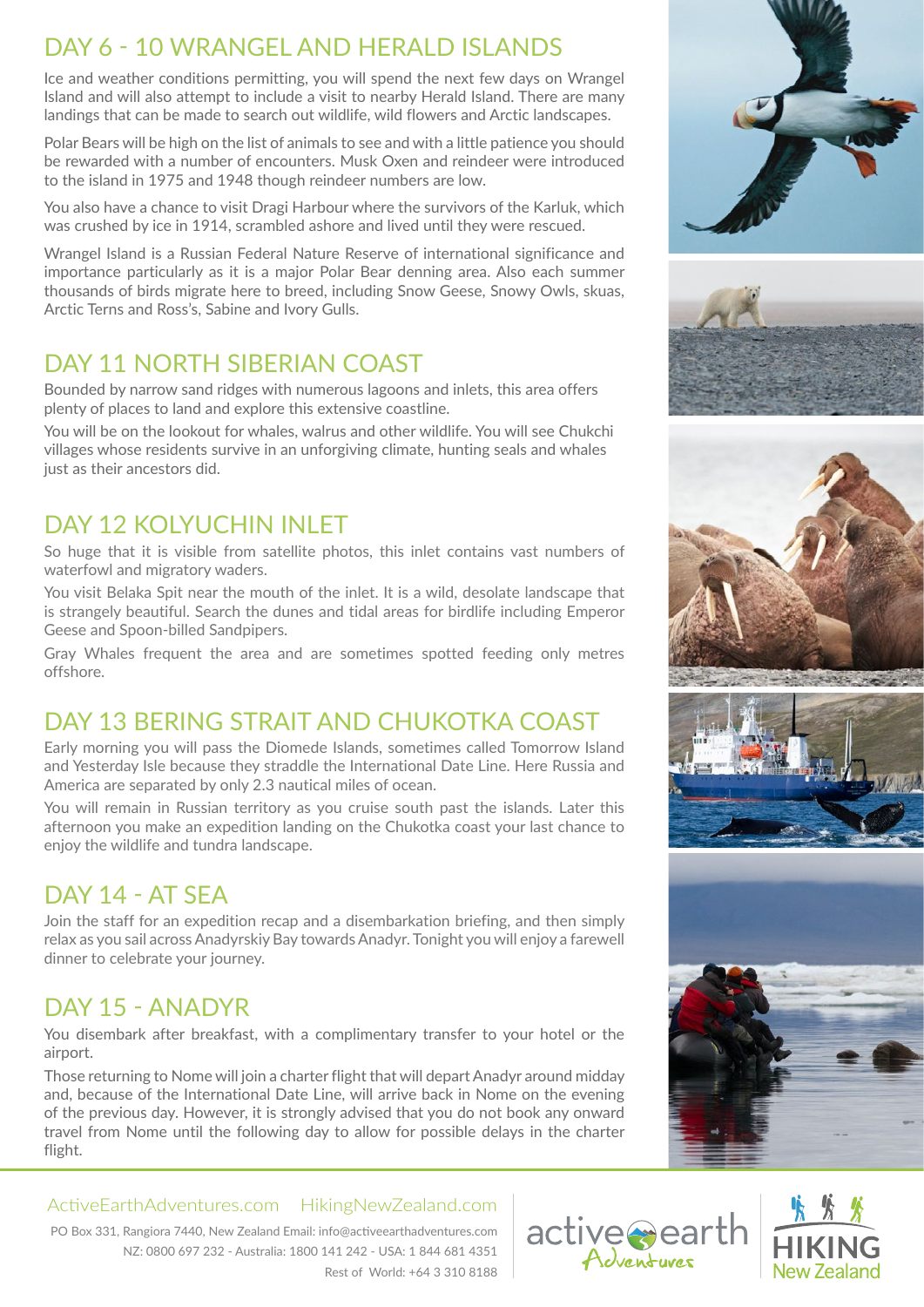







# [OPTIONAL: OVERLAND TRAVERSE – EXCLUSIVE](https://activeearthadventures.com/activites/across-the-top-of-the-world/)  WRANGEL ISLAND EXTENSION

# DAY 6 DOUBTFUL HARBOUR

Join local Rangers on a 3 day (2 night) overland journey by special tundra buggy on a traverse of the incredible Wrangel island Nature Reserve to see and experience the remotest parts of the Island and enjoy unique wildlife encounters. Limited to two groups of 5 persons per expedition.

A limited number of seats are available on this very special Overland Traverse. Transport is by a six wheel Russian built Tundra vehicle brought to the island in 2010. Each traverse is led by rangers from Wrangel Island. Numbers are strictly limited; we encourage you to book early to avoid disappointment.

On arrival the 'Overlanders' will go ashore, spend the afternoon and evening exploring the area including the nearby spit known for large haul outs of walrus. Visit Devil's Creek, the only archaeological site on the island where remains of a Paleo-Eskimos summer camp were discovered recently. The overnight accommodation will be Wrangel Ranger huts at Somnitelnya.

# DAY 7 SOMNITELNYA

Travel north firstly over the southern tundra slopes climbing gradually to a mountain pass through the Somnitelnie Mountains. A steep descent takes you to a tributary of the Mammoth River, the longest river on the island. In the evening, you will enjoy a walk on the tundra slopes with possible sightings of Snowy Owls, Lemmings, Arctic Foxes and a huge variety of High Arctic plants. Stay overnight at the Peak Tundra hut, a field hut for studies of the Snow Geese nesting nearby.

# DAY 8 ACADEMIC TUNDRA

Continue down the Tundra River to the Academic Tundra, an extensive area that makes up over half the island. There are opportunities to see amazing fields of wild flowers, Musk Ox, and potentially reindeer, although numbers have been greatly reduced by recent harsh winters. You will return to the ship at midday near the Drum Head Mountains (also known as the Dream Head Mountains) on the north coast of the island.

Price: \$1,450 (All prices are per person in USD)

Price Includes: Transport, accommodation (basic field huts) and meals. Please note this is in addition to the cost of the cruise.

Price Excludes: Travel insurance, gratuities and other items of a personal nature.

(Northbound extensions is Days 6-8 of the cruise; the Southbound option is Days 8-10. The Southbound itinerary will operate in reverse to the above itinerary).

*Note: This Wrangel Island extension is an optional activity and conducted in conjunction with the voyage but independently operated by the Park Rangers. It is subject to minimum numbers, reserve regulations, weather and ice conditions. Participants should be aware that there is no discount or compensation for missed landings that the main expedition makes, possibly including Herald Island, while they are participating in the extension.*

#### ITINERARY CHANGES

*Due to the nature of this expedition, weather or government regulations may require changes*  to be made to the itineraries and/or the cancellation of certain shore excursions. Every attempt *will be made to adhere to the itineraries described within the limits of safety and time. The ship's captain has the last word on any decision made with regard to the vessels itinerary and it is understood that such a decision will be made in the interest of safety of the vessel and of all the passengers on board. In the event of changes, passengers have no right to any refund or other compensation. Expedition fees are based on group participation. Should you choose not to take part in any activity or make use of services provided, no refund will be made.*

#### ActiveEarthAdventures.com HikingNewZealand.com

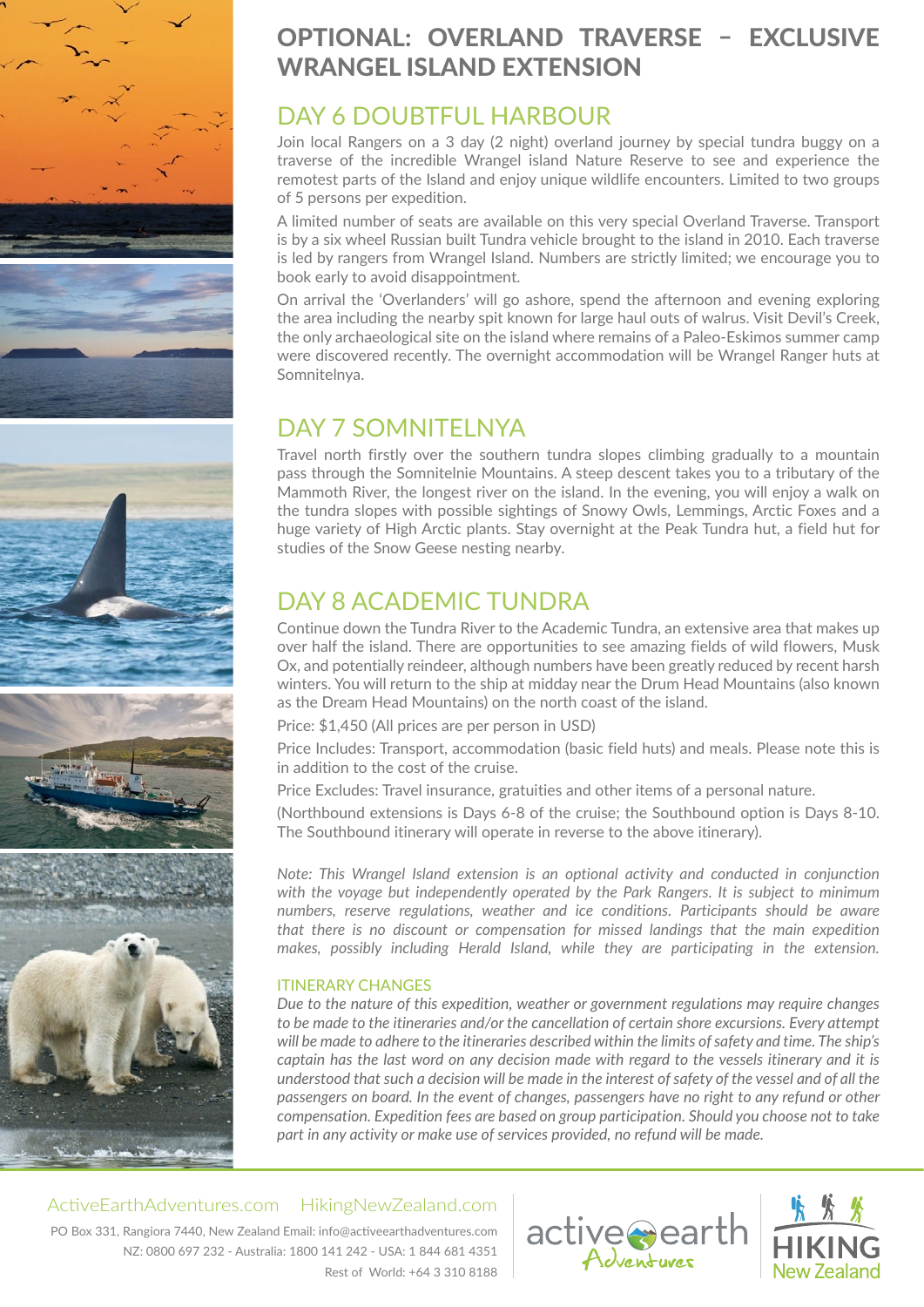# [LIFE ON THE TRAIL](https://activeearthadventures.com/activites/across-the-top-of-the-world/)

#### GRADE A

- General good health necessary.
- No specific fitness requirements.

Clients must be in good general health to join our expeditions. The expedition is ship-based, and physically not very demanding.

Although we spend as much time as possible ashore, you are welcome to remain aboard the ship if you like. To join the voyage, you must be able to get up and down steps between the different ship levels and up and down the gangway to board the zodiacs for the excursions ashore.



#### GUIDES AND SAFETY

#### *Rodney Russ – Expedition Leader*

Rodney trained with and worked for the New Zealand Wildlife Service (now Department of Conservation) as a "Protected Species Officer" – responsible for the management and conservation of rare and endangered bird species. His work took him the length and breadth of New Zealand and to the Sub Antarctic Islands. He became more passionate about the need to share the natural world with people, emphasising the need for advocacy in a successful conservation strategy.

In addition to New Zealand Expeditions Rodney has led expeditions to the Pacific and Asia and more recently to South Georgia and Antarctic Peninsula. His goal in everything that he does is to provide opportunities, which enhances the traveller's experience and understanding of the natural world. Expeditions are also led by some of the most experienced Southern Ocean naturalists, who have devoted a lifetime to research.



#### FOOD

Dining is informal and relaxed, and the cuisine outstanding. Award winning chefs prepare delicious meals and are able to cater to most dietary requirements. A selection of fine New Zealand and Australian wines is available. Unfortunately, Kosher, Halal and Vegan meals are NOT available onboard.

#### **TRANSPORT**

Expedition Vessel Spirit of Enderby is one of the best-run ships of it kind. On board the atmosphere is peaceful and warm.

With just 50 passengers a very tangible camaraderie is created amongst passengers and crew. The ship is under the command of an experienced team of Russian Officers, with a passionate and knowledgeable expedition team.

Built in 1984, the Spirit of Enderby measures 72 metres in length and is fully ice-strengthened. Powered by two, 1,156 horse-power, diesel engines, it is capable of speeds of up to 12 knots. The vessel is fitted with stabilisers, making travel much more comfortable. You are encouraged to spend time on the bridge to witness the experienced captain and officers in action. The team of expert staff is always on hand to assist with every need and question.

Throughout the voyage a log is recorded of seabirds, dolphins or whales and an expedition log is kept, a bound copy of which will be sent to everybody at the conclusion of the expedition.

The key to these expeditions is the fleet of semi rigid inflatable Naiad (Greek for water nymph) craft, also known as zodiacs. These extremely safe and stable craft will land you at some of the most amazing places, where few others have ever been.



#### ADDITIONAL COSTS

Not included in expedition and landing fee:

- Airfare to and from your home to the port of departure or arrival in Anadyr
- Items of a personal nature such as insurance, and excess baggage charge.
- Travel insurance
- Passport, visa and vaccination fees.

On board the ship: beverages, communication charges, medical supplies, laundry, sea shop purchases.

#### ActiveEarthAdventures.com HikingNewZealand.com

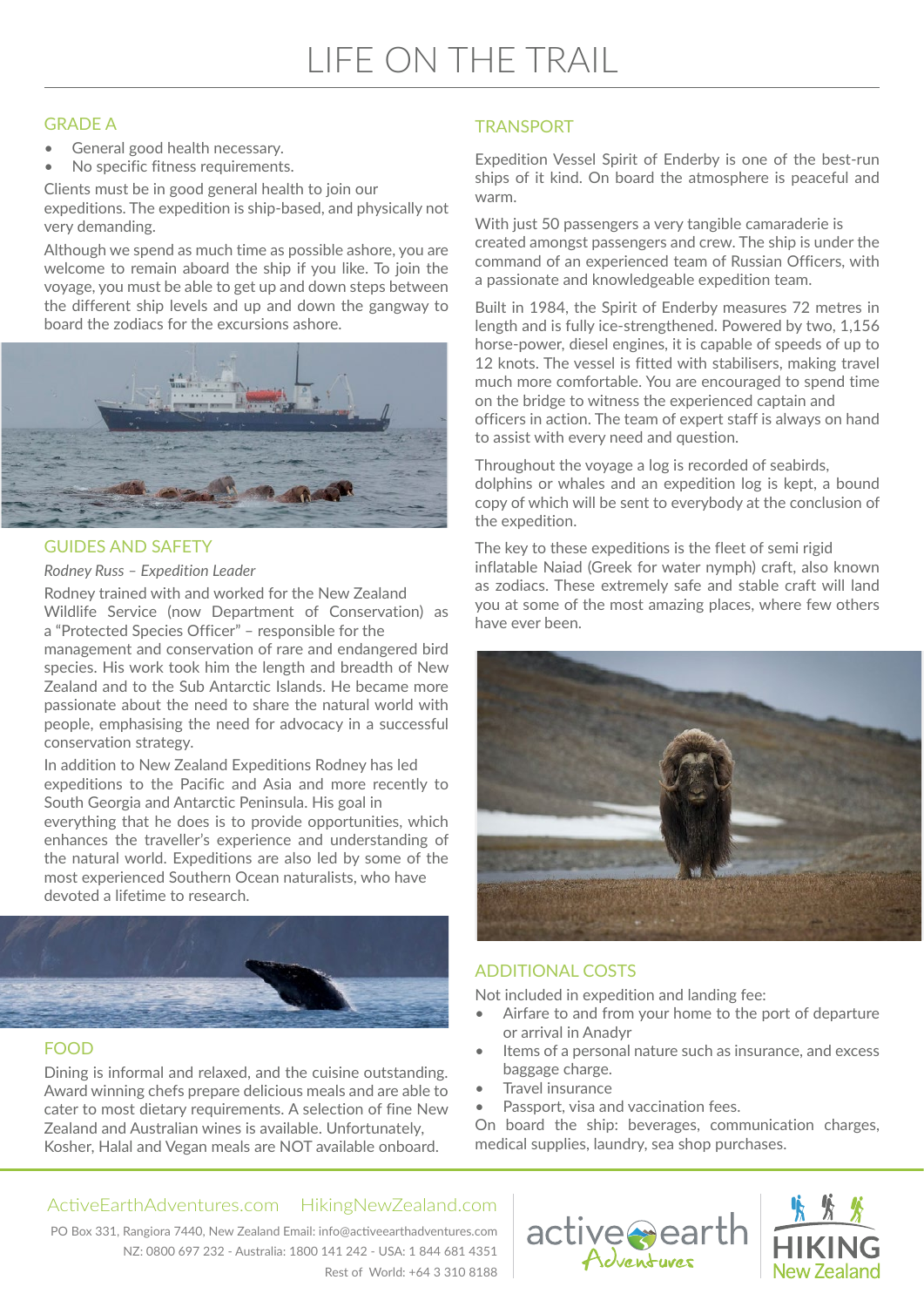#### ACCOMMODATION

#### Heritage Suite:

Has a large lounge area, a separate bedroom with double bed, a single bed in the lounge, writing desk, wardrobe, drawers, fridge. There is a private bathroom with shower, toilet and washbasin. There are large forward and side facing windows with great views.

#### Mini Suite:

Has a separate bedroom with a double bed, a single bed or sofa in the lounge, wardrobe, drawers, a desk and a private bathroom with shower, toilet and washbasin. This suite has windows.

#### Superior Plus:

Cabins have two lower berths, wardrobe, drawers, a private bathroom with shower, toilet and washbasin. These cabins have windows.

#### Superior:

Cabins have one bunk (an upper and lower berth), wardrobe, drawers, a desk, a private bathroom with shower, toilet and washbasin. These cabins have windows.

#### Main deck:

Cabins have two lower berths, wardrobe, drawers, a desk and a wash-basin. The nearby showers and toilets are shared with other Main deck cabins. These cabins have a porthole.

#### BOOKING CONDITIONS

#### Single Travellers

Single travellers who wish to share their cabin/hotel room should so indicate on the booking form. The published per person double occupancy fare is guaranteed in this case, whether or not a cabin mate is available.

Single travellers who require sole occupancy of cabins will be charged 1.8 x the published fare on all cabins except suite cabins which will be charged at 2 x the published fare.

#### Payment

You may request to pay for this tour in US or NZ dollars. You may do so either by credit card or directly into our US or NZ dollar account.

NZ bank account details can be found on our booking form, or we can send the US bank account details to you by email. Please specify if you wish to take this option when you make your booking.

If paying in NZ\$ the current exchange rate on the day of booking will be used. As exchange rates are constantly changing there is no guarantee that your credit card bill will come out to the exact US dollar price as advertised.

#### **Deposit**

A deposit of 25% of the expedition fee is required upon booking to confirm participation. The balance of the fee is payable 95 days prior to departure date.

#### **Cancellations**

Cancellations must be received in writing.

For cancellations received more than 180 days before departure date, a full refund will be made less \$US750.00 fee per person for administration/handling fee.

For cancellations received within 179 days and 121 days of your embarkation date, the full deposit is forfeited. Within 120 days of your departure date, the full expedition fee is forfeited.

[If cancellation occurs within 120 days and full payment has not yet been received, the total price will still apply and](https://activeearthadventures.com/activites/across-the-top-of-the-world/)  any unpaid monies are due immediately.

On forwarding the deposit you agree to be bound by the terms and conditions found here.

#### Price Changes

We reserve the right to alter our prices should there be substantial changes in tariffs, exchange rates, cost of fuel, labour or materials.

#### ActiveEarthAdventures.com HikingNewZealand.com